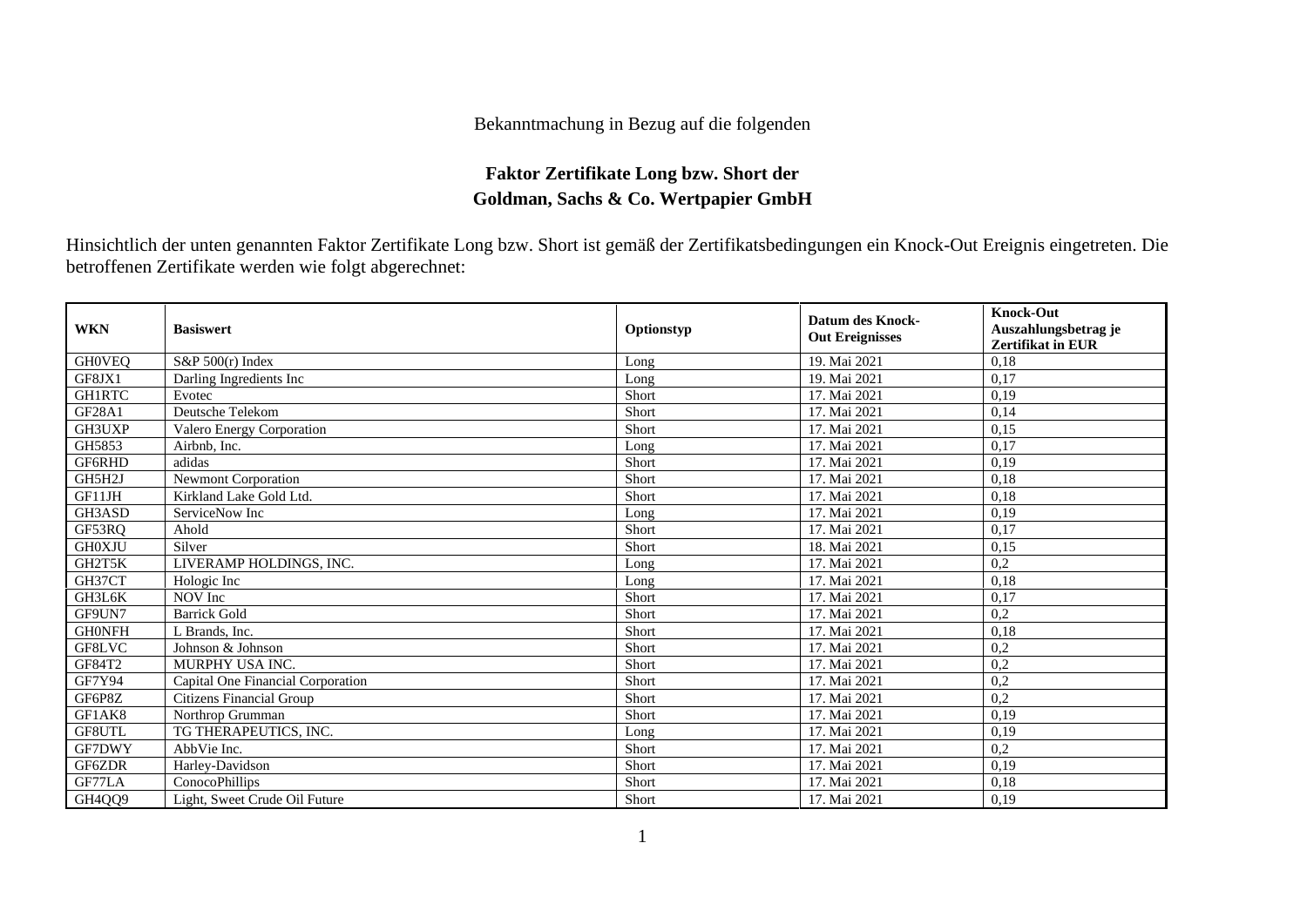| <b>WKN</b>                       | <b>Basiswert</b>                                    | Optionstyp | <b>Datum des Knock-</b><br><b>Out Ereignisses</b> | <b>Knock-Out</b><br>Auszahlungsbetrag je<br><b>Zertifikat in EUR</b> |
|----------------------------------|-----------------------------------------------------|------------|---------------------------------------------------|----------------------------------------------------------------------|
| GF99PP                           | Silver                                              | Short      | 17. Mai 2021                                      | 0,14                                                                 |
| GH4QF8                           | Discovery Inc                                       | Long       | 17. Mai 2021                                      | 0,18                                                                 |
| GH1RT4                           | Western Digital Corp                                | Short      | 17. Mai 2021                                      | 0,19                                                                 |
| <b>GF45M8</b>                    | Intesa Sanpaolo S.p.A.                              | Short      | 17. Mai 2021                                      | 0,19                                                                 |
| <b>GH427N</b>                    | <b>Wacker Neuson</b>                                | Short      | 17. Mai 2021                                      | 0,2                                                                  |
| GH44GJ                           | <b>International Consolidated Airlines Group SA</b> | Long       | 17. Mai 2021                                      | $\overline{0.2}$                                                     |
| GH3ARG                           | Freenet AG                                          | Short      | 17. Mai 2021                                      | 0,19                                                                 |
| GH2JHQ                           | adidas                                              | Short      | 17. Mai 2021                                      | 0,19                                                                 |
| GF72YT                           | FTSE MIB Index                                      | Short      | 17. Mai 2021                                      | 0,2                                                                  |
| GC98BT                           | Orange SA                                           | Short      | 17. Mai 2021                                      | 0,19                                                                 |
| GF7GAB                           | STOXX(r) Europe 600 Oil & Gas                       | Short      | 17. Mai 2021                                      | 0,2                                                                  |
| GC82UX                           | Deutsche Telekom                                    | Short      | 17. Mai 2021                                      | 0,2                                                                  |
| GC94AS                           | Sanofi                                              | Short      | 17. Mai 2021                                      | 0,18                                                                 |
| GB1Y1Y                           | Just Eat Takeaway.com N.V.                          | Long       | 17. Mai 2021                                      | 0,2                                                                  |
| GH4CKC                           | Centene Corp                                        | Short      | 17. Mai 2021                                      | 0,19                                                                 |
| GH4QF7                           | Discovery Inc                                       | Long       | 18. Mai 2021                                      | 0,15                                                                 |
| GF3TNS                           | Sonova Holding AG                                   | Short      | 18. Mai 2021                                      | 0,19                                                                 |
| GH3CWA                           | Deutsche Post                                       | Short      | 18. Mai 2021                                      | 0.15                                                                 |
| GC9M4B                           | Silver                                              | Short      | 18. Mai 2021                                      | 0,18                                                                 |
| GH <sub>2</sub> A <sub>3</sub> C | <b>OMV</b>                                          | Short      | 18. Mai 2021                                      | 0,15                                                                 |
| GF98E4                           | Sonova Holding AG                                   | Short      | 18. Mai 2021                                      | 0,17                                                                 |
| GH1K6K                           | <b>GRENKE AG</b>                                    | Short      | 18. Mai 2021                                      | 0,001                                                                |
| GH3SHF                           | <b>GRENKE AG</b>                                    | Short      | 18. Mai 2021                                      | 0,001                                                                |
| GH2T69                           | RTL Group                                           | Short      | 18. Mai 2021                                      | 0,17                                                                 |
| GF4FHT                           | Vivendi                                             | Short      | 18. Mai 2021                                      | 0.19                                                                 |
| <b>GF756V</b>                    | Engie                                               | Short      | 18. Mai 2021                                      | 0,14                                                                 |
| GF4UNN                           | AT&T Inc.                                           | Long       | 18. Mai 2021                                      | 0,03                                                                 |
| <b>GHONGH</b>                    | Plug Power                                          | Short      | 18. Mai 2021                                      | 0.18                                                                 |
| GH0VF4                           | BJS WHOLESALE CLUB HOLDINGS INC                     | Short      | 19. Mai 2021                                      | 0,17                                                                 |
| GF98NP                           | Lennar Corporation                                  | Long       | 18. Mai 2021                                      | 0,18                                                                 |
| GH13WT                           | Match Group, Inc.                                   | Long       | 18. Mai 2021                                      | 0,17                                                                 |
| GC7F82                           | Wal-Mart                                            | Short      | 18. Mai 2021                                      | 0,2                                                                  |
| GF6RNQ                           | Cadence                                             | Long       | 18. Mai 2021                                      | 0,2                                                                  |
| GF74Y7                           | S&P $500(r)$ Index                                  | Long       | 18. Mai 2021                                      | 0,2                                                                  |
| GH37AA                           | Continental                                         | Short      | 18. Mai 2021                                      | 0,17                                                                 |
| GH2JG3                           | Erste Group Bank AG                                 | Short      | 18. Mai 2021                                      | 0,19                                                                 |
| GH2JKN                           | Erste Group Bank AG                                 | Short      | 18. Mai 2021                                      | 0,19                                                                 |
| <b>GH1GPK</b>                    | Software                                            | Short      | 18. Mai 2021                                      | 0,2                                                                  |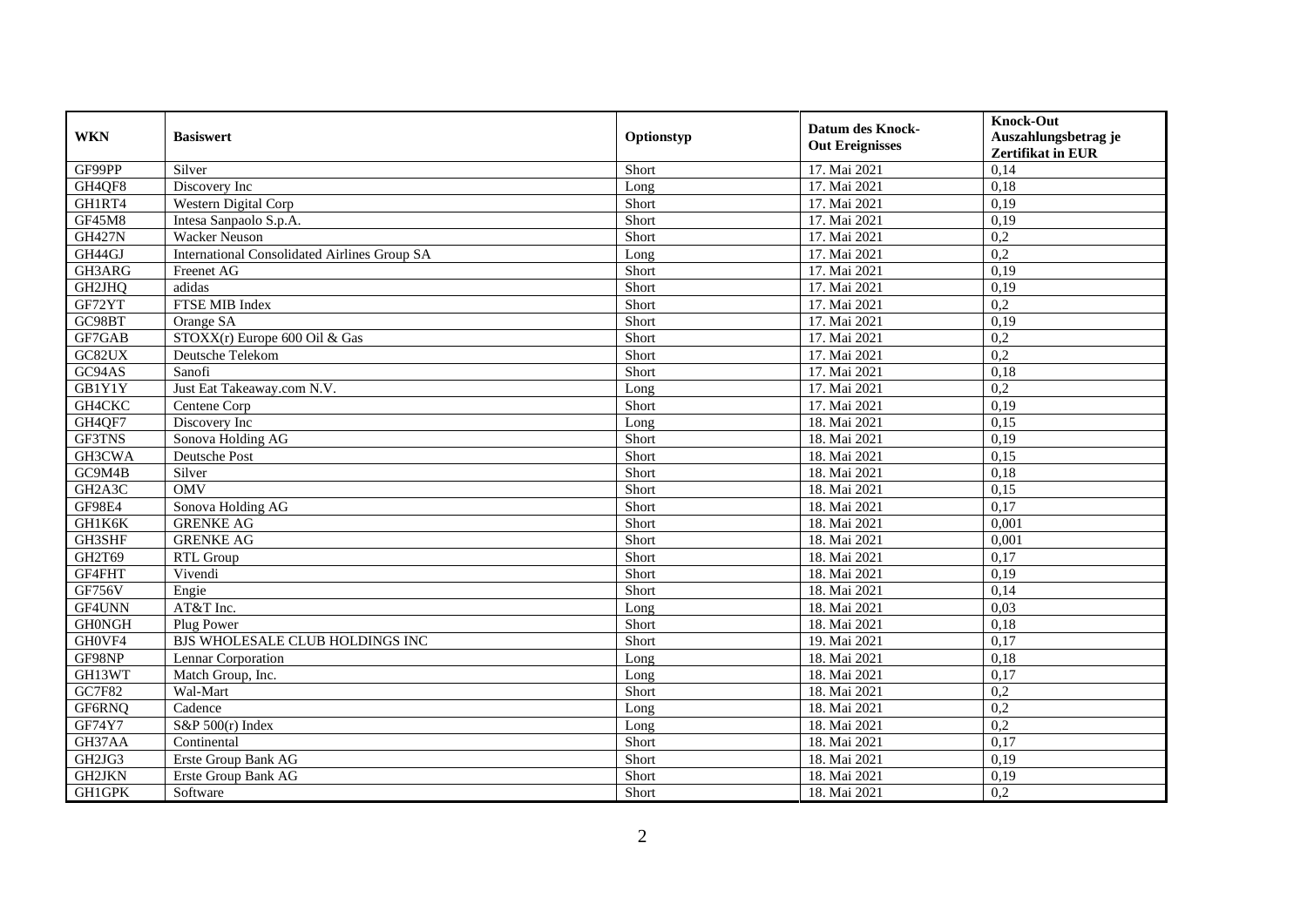| <b>WKN</b>    | <b>Basiswert</b>                                       | Optionstyp | <b>Datum des Knock-</b><br><b>Out Ereignisses</b> | <b>Knock-Out</b><br>Auszahlungsbetrag je<br>Zertifikat in EUR |
|---------------|--------------------------------------------------------|------------|---------------------------------------------------|---------------------------------------------------------------|
| GF9ZV6        | <b>GRENKE AG</b>                                       | Short      | 18. Mai 2021                                      | 0,19                                                          |
| GF9WV9        | <b>GRENKE AG</b>                                       | Short      | 18. Mai 2021                                      | 0,17                                                          |
| GF6PE5        | Sampo Oyj - Class A                                    | Short      | 18. Mai 2021                                      | 0,18                                                          |
| GF7K2U        | Aroundtown                                             | Short      | 18. Mai 2021                                      | 0,19                                                          |
| GF566G        | Swisscom                                               | Short      | 18. Mai 2021                                      | 0,2                                                           |
| GC759S        | Inditex                                                | Short      | 18. Mai 2021                                      | $\overline{0.2}$                                              |
| GF7G8G        | Dürr AG                                                | Long       | 19. Mai 2021                                      | 0,17                                                          |
| GF77WB        | Scout <sub>24</sub>                                    | Long       | 19. Mai 2021                                      | 0,16                                                          |
| GH0QT4        | Delivery Hero AG                                       | Long       | 19. Mai 2021                                      | 0,2                                                           |
| GH0XK4        | Platinum                                               | Long       | 19. Mai 2021                                      | 0,2                                                           |
| GF8Y22        | STOXX(r) Europe 600 Travel & Leisure Index (Price EUR) | Long       | 19. Mai 2021                                      | 0,17                                                          |
| GF3QQD        | Safran                                                 | Long       | 19. Mai 2021                                      | 0,17                                                          |
| GH3AU3        | Hypoport AG                                            | Long       | 19. Mai 2021                                      | 0,18                                                          |
| GF2F4P        | Tripadvisor Inc.                                       | Long       | 19. Mai 2021                                      | 0,18                                                          |
| GF7U9A        | SILICON LABORATORIES INC.                              | Long       | 19. Mai 2021                                      | 0,17                                                          |
| GF7VLK        | Lithia Motors Inc                                      | Long       | 19. Mai 2021                                      | 0,18                                                          |
| GF7LXE        | CHURCHILL DOWNS INCORPORATED                           | Long       | 19. Mai 2021                                      | 0,18                                                          |
| <b>GF756X</b> | Under Armour, Inc. - Class A                           | Long       | 19. Mai 2021                                      | 0,2                                                           |
| GF4X7Q        | Chipotle                                               | Long       | 19. Mai 2021                                      | 0,2                                                           |
| GH2T3S        | Amicus Therapeutics, Inc.                              | Long       | 19. Mai 2021                                      | 0,16                                                          |
| GF2UHE        | <b>ECOLAB INC</b>                                      | Long       | 19. Mai 2021                                      | 0,19                                                          |
| <b>GH1WKQ</b> | ThyssenKrupp                                           | Long       | 19. Mai 2021                                      | 0,2                                                           |
| GF6EQ7        | Rheinmetall                                            | Long       | 19. Mai 2021                                      | 0,16                                                          |
| GF8VLW        | Gap                                                    | Long       | 19. Mai 2021                                      | 0,15                                                          |
| GF7YEW        | Chevron                                                | Long       | 19. Mai 2021                                      | 0,19                                                          |
| GF3T7S        | <b>Siemens</b>                                         | Long       | 19. Mai 2021                                      | 0,19                                                          |
| <b>GH3L78</b> | Square                                                 | Long       | 19. Mai 2021                                      | 0,2                                                           |
| GH4276        | Tesla Inc                                              | Long       | 19. Mai 2021                                      | 0,11                                                          |
| GH3ZGL        | Tesla Inc                                              | Long       | 19. Mai 2021                                      | 0,13                                                          |
| GH3ZFG        | Square                                                 | Long       | 19. Mai 2021                                      | 0,15                                                          |
| GH5NEP        | Tesla Inc                                              | Long       | 19. Mai 2021                                      | 0,12                                                          |
| GH61MC        | Square                                                 | Long       | 19. Mai 2021                                      | 0,19                                                          |
| GH61NA        | Tesla Inc                                              | Long       | 19. Mai 2021                                      | 0,11                                                          |
| GF2T23        | GOLD                                                   | Short      | 19. Mai 2021                                      | 0,18                                                          |
| GF4XJ2        | CarMax, Inc.                                           | Long       | 19. Mai 2021                                      | 0,14                                                          |
| GH4W2P        | Match Group, Inc.                                      | Long       | 19. Mai 2021                                      | 0,14                                                          |
| GF5MER        | Xerox                                                  | Long       | 19. Mai 2021                                      | 0,18                                                          |
| GF4XJL        | Hilton Worldwide Holdings Inc.                         | Long       | 19. Mai 2021                                      | 0,17                                                          |